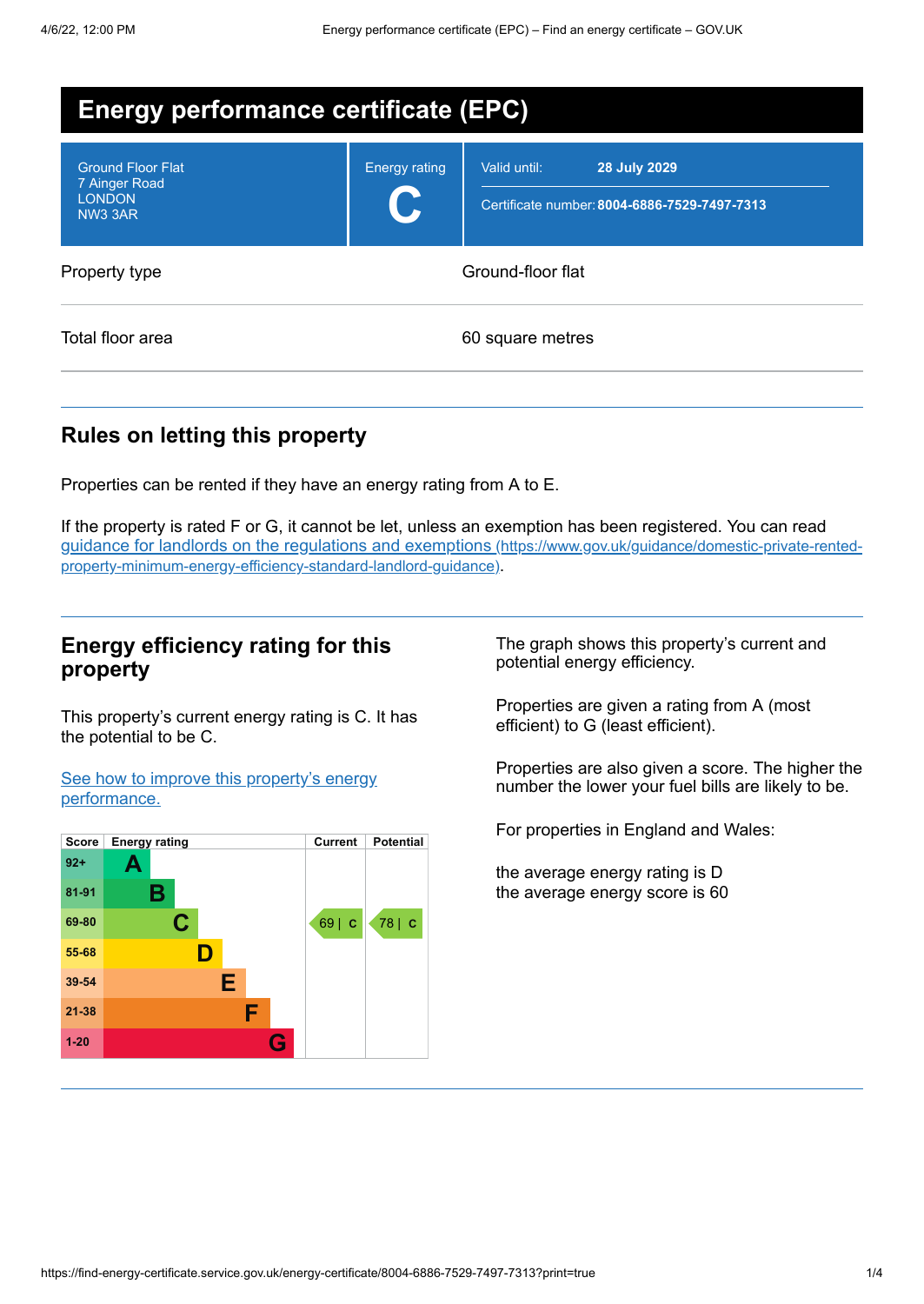## **Breakdown of property's energy performance**

This section shows the energy performance for features of this property. The assessment does not consider the condition of a feature and how well it is working.

Each feature is assessed as one of the following:

- very good (most efficient)
- good
- average
- poor
- very poor (least efficient)

When the description says "assumed", it means that the feature could not be inspected and an assumption has been made based on the property's age and type.

| <b>Feature</b>       | <b>Description</b>                             | Rating    |
|----------------------|------------------------------------------------|-----------|
| Wall                 | Solid brick, as built, no insulation (assumed) | Very poor |
| Window               | Fully double glazed                            | Good      |
| Main heating         | Boiler and radiators, mains gas                | Good      |
| Main heating control | Programmer, room thermostat and TRVs           | Good      |
| Hot water            | From main system                               | Good      |
| Lighting             | Low energy lighting in all fixed outlets       | Very good |
| Roof                 | (another dwelling above)                       | N/A       |
| Floor                | Suspended, no insulation (assumed)             | N/A       |
| Secondary heating    | None                                           | N/A       |

#### **Primary energy use**

The primary energy use for this property per year is 219 kilowatt hours per square metre (kWh/m2).

| <b>Environmental impact of this</b><br>property                                                        |                             | This property produces                                                                                                                                        | 2.3 tonnes of CO2 |
|--------------------------------------------------------------------------------------------------------|-----------------------------|---------------------------------------------------------------------------------------------------------------------------------------------------------------|-------------------|
| This property's current environmental impact<br>rating is D. It has the potential to be C.             |                             | This property's potential<br>production                                                                                                                       | 1.4 tonnes of CO2 |
| Properties are rated in a scale from A to G<br>based on how much carbon dioxide (CO2) they<br>produce. |                             | By making the recommended changes, you<br>could reduce this property's CO2 emissions by<br>0.9 tonnes per year. This will help to protect the<br>environment. |                   |
| Properties with an A rating produce less CO2                                                           |                             |                                                                                                                                                               |                   |
| than G rated properties.<br>An average household                                                       | 6 tonnes of CO <sub>2</sub> | Environmental impact ratings are based on<br>assumptions about average occupancy and<br>energy use. They may not reflect how energy is                        |                   |
| produces                                                                                               |                             | consumed by the people living at the property.                                                                                                                |                   |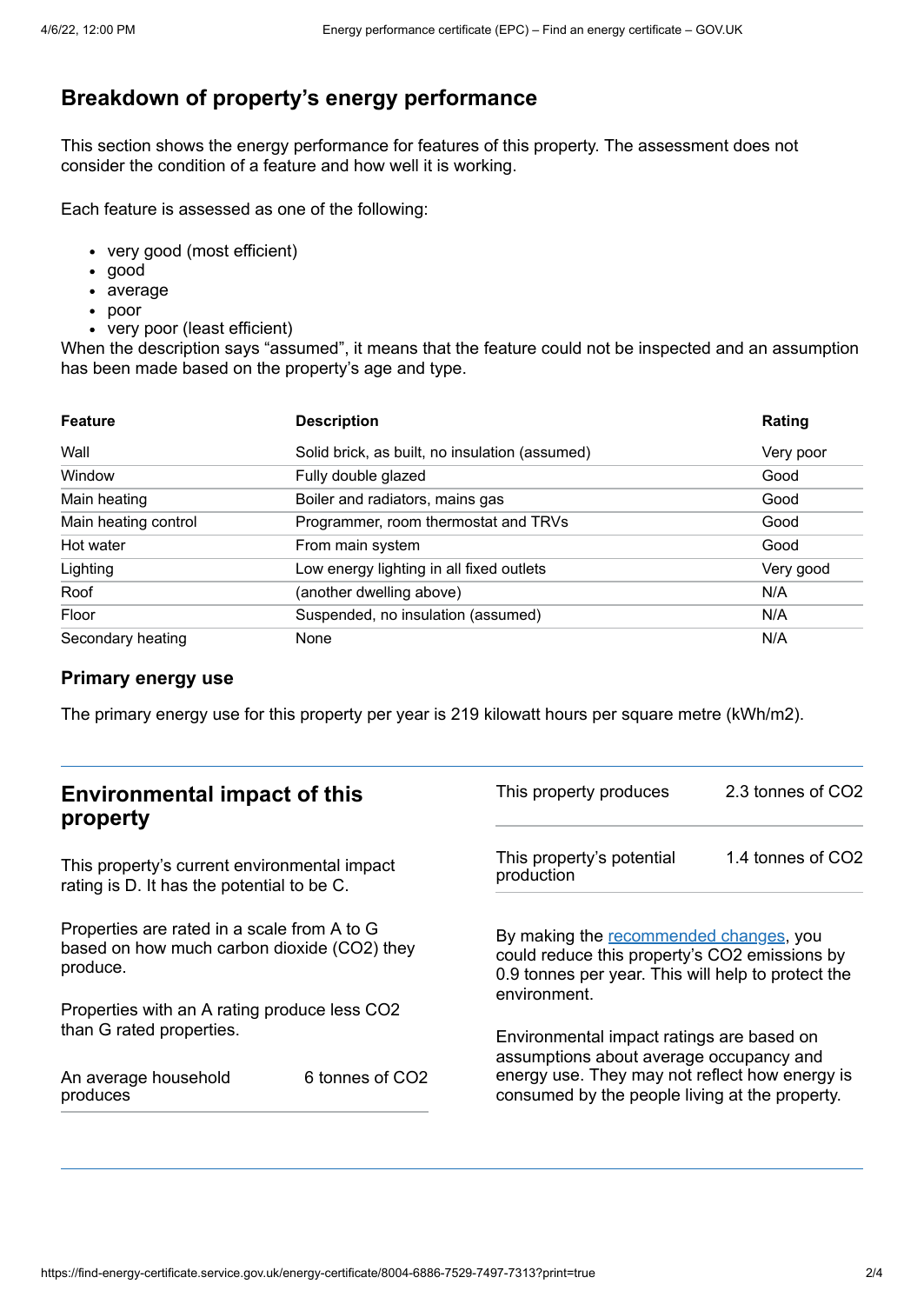## <span id="page-2-0"></span>**How to improve this property's energy performance**

Making any of the recommended changes will improve this property's energy efficiency.

If you make all of the recommended changes, this will improve the property's energy rating and score from C (69) to C (78).

| Recommendation                          | <b>Typical installation cost</b> | <b>Typical yearly saving</b> |
|-----------------------------------------|----------------------------------|------------------------------|
| 1. Internal or external wall insulation | £4.000 - £14.000                 | £109                         |
| 2. Floor insulation (suspended floor)   | £800 - £1.200                    | £52                          |

#### **Paying for energy improvements**

Find energy grants and ways to save energy in your home. [\(https://www.gov.uk/improve-energy-efficiency\)](https://www.gov.uk/improve-energy-efficiency)

### **Estimated energy use and potential savings**

| Estimated yearly energy<br>cost for this property | £545 |
|---------------------------------------------------|------|
| Potential saving                                  | £161 |

The estimated cost shows how much the average household would spend in this property for heating, lighting and hot water. It is not based on how energy is used by the people living at the property.

The estimated saving is based on making all of the [recommendations](#page-2-0) in how to improve this property's energy performance.

For advice on how to reduce your energy bills visit Simple [Energy](https://www.simpleenergyadvice.org.uk/) Advice

[\(https://www.simpleenergyadvice.org.uk/\)](https://www.simpleenergyadvice.org.uk/).

#### **Heating use in this property**

Heating a property usually makes up the majority of energy costs.

# **Estimated energy used to heat this property**

| Space heating                          | 6154 kWh per year |  |  |
|----------------------------------------|-------------------|--|--|
| Water heating                          | 1859 kWh per year |  |  |
| Potential energy savings by installing |                   |  |  |

# insulation

| <b>Type of insulation</b> | Amount of energy saved |
|---------------------------|------------------------|
|                           |                        |

**Solid wall insulation** 2346 kWh per year